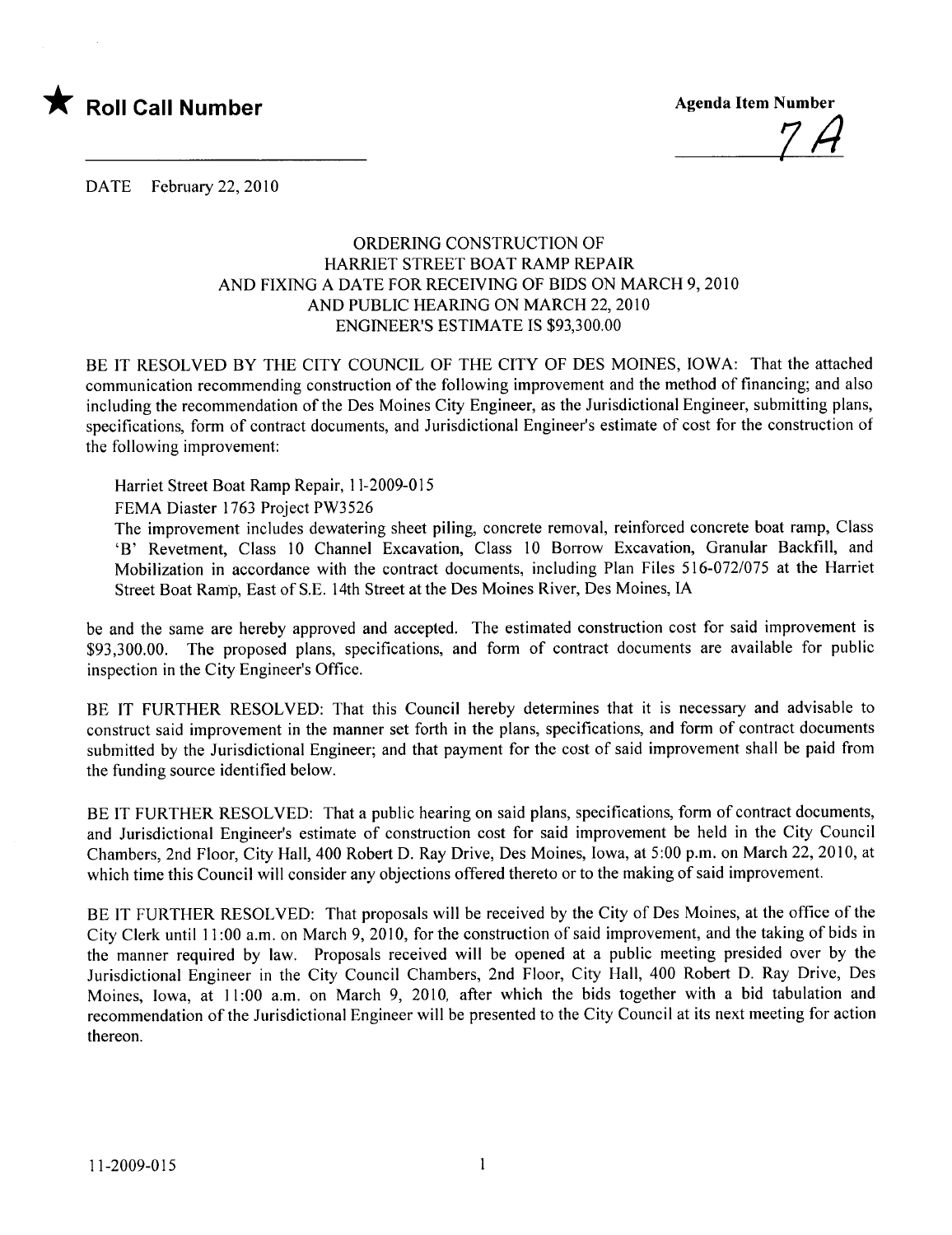

DATE February 22, 2010

BE IT FURTHER RESOLVED: That an appropriate Notice to Bidders and Notice of Public Hearing for said improvement be published in the Des Moines Register as provided and directed by Chapter 26 and/or 314, Code of Iowa.

(City Council Communication Number  $/0$  -/09 attached.)

Moved by to adopt.

fillen )fr

Kathleen Vanderpool Deputy City Attorney

FORM APPROVED: FUNDS AVAILABLE

Allen McKinley

Allen McKinley Des Moines Finance Director

Funding Source: Storm Mitigation/Recovery, OPR178, Being: Anticipate 100% FEMA reimbursement under FEMA Diaster 1763 Project PW3526

| $\equiv \equiv \equiv 2$ COUNCIL ACTION | <b>YEAS</b> | <b>NAYS</b> | <b>PASS</b> | <b>ABSENT</b>   |
|-----------------------------------------|-------------|-------------|-------------|-----------------|
| <b>COWNIE</b>                           |             |             |             |                 |
| <b>COLEMAN</b>                          |             |             |             |                 |
| <b>GRIESS</b>                           |             |             |             |                 |
| <b>HENSLEY</b>                          |             |             |             |                 |
| <b>MAHAFFEY</b>                         |             |             |             |                 |
| <b>MEYER</b>                            |             |             |             |                 |
| <b>MOORE</b>                            |             |             |             |                 |
| <b>TOTAL</b>                            |             |             |             |                 |
| <b>MOTION CARRIED</b>                   |             |             |             | <b>APPROVED</b> |
|                                         |             |             |             |                 |
|                                         |             |             |             |                 |
|                                         |             |             |             | Mayor           |

I, Diane Rauh, City Clerk of said City Council, hereby certify that at a meeting of the City Council, held on the above date, among other proceedings the above was adopted.

IN WITNESS WHEREOF, I have hereunto set my hand and affixed my seal the day and year first above written.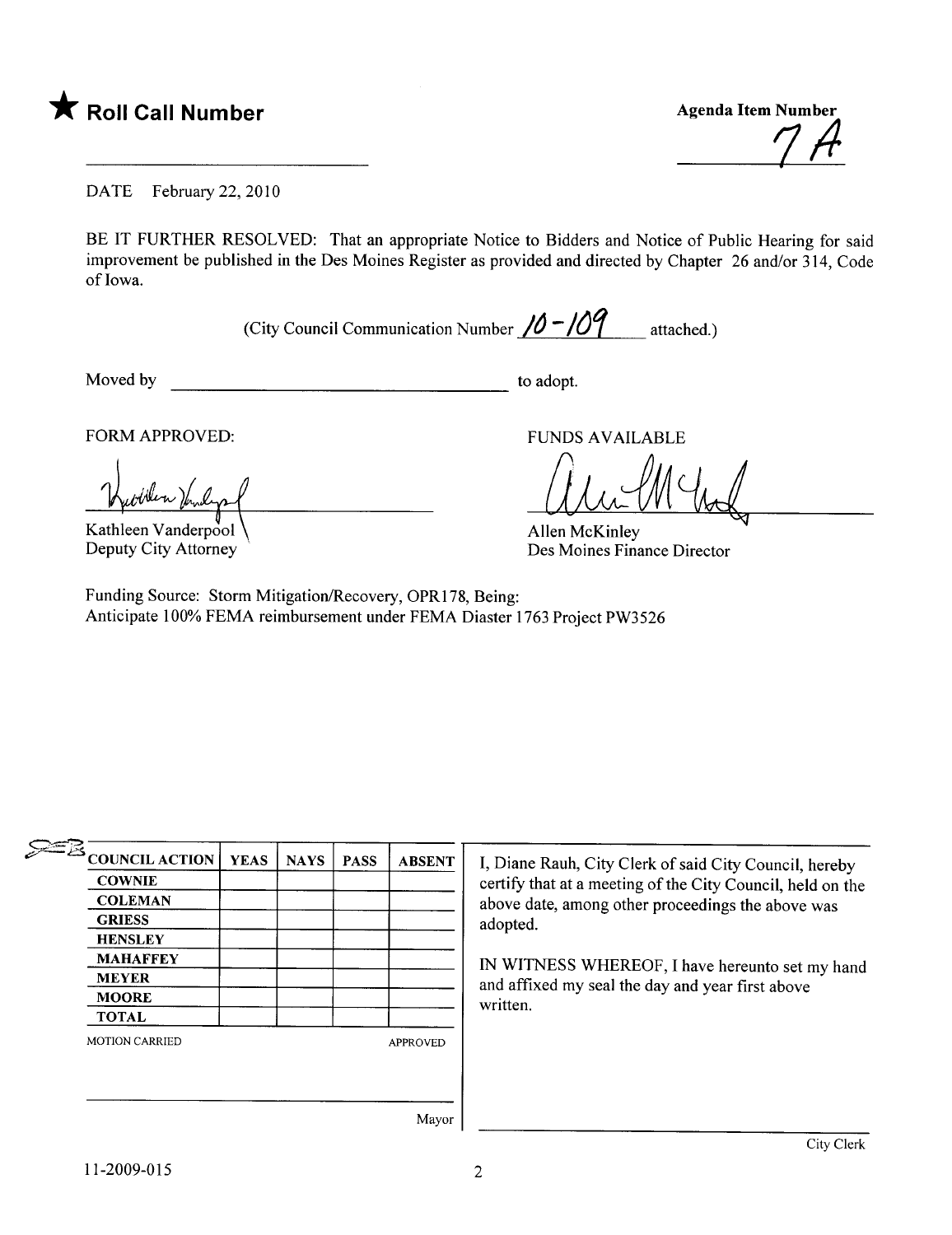